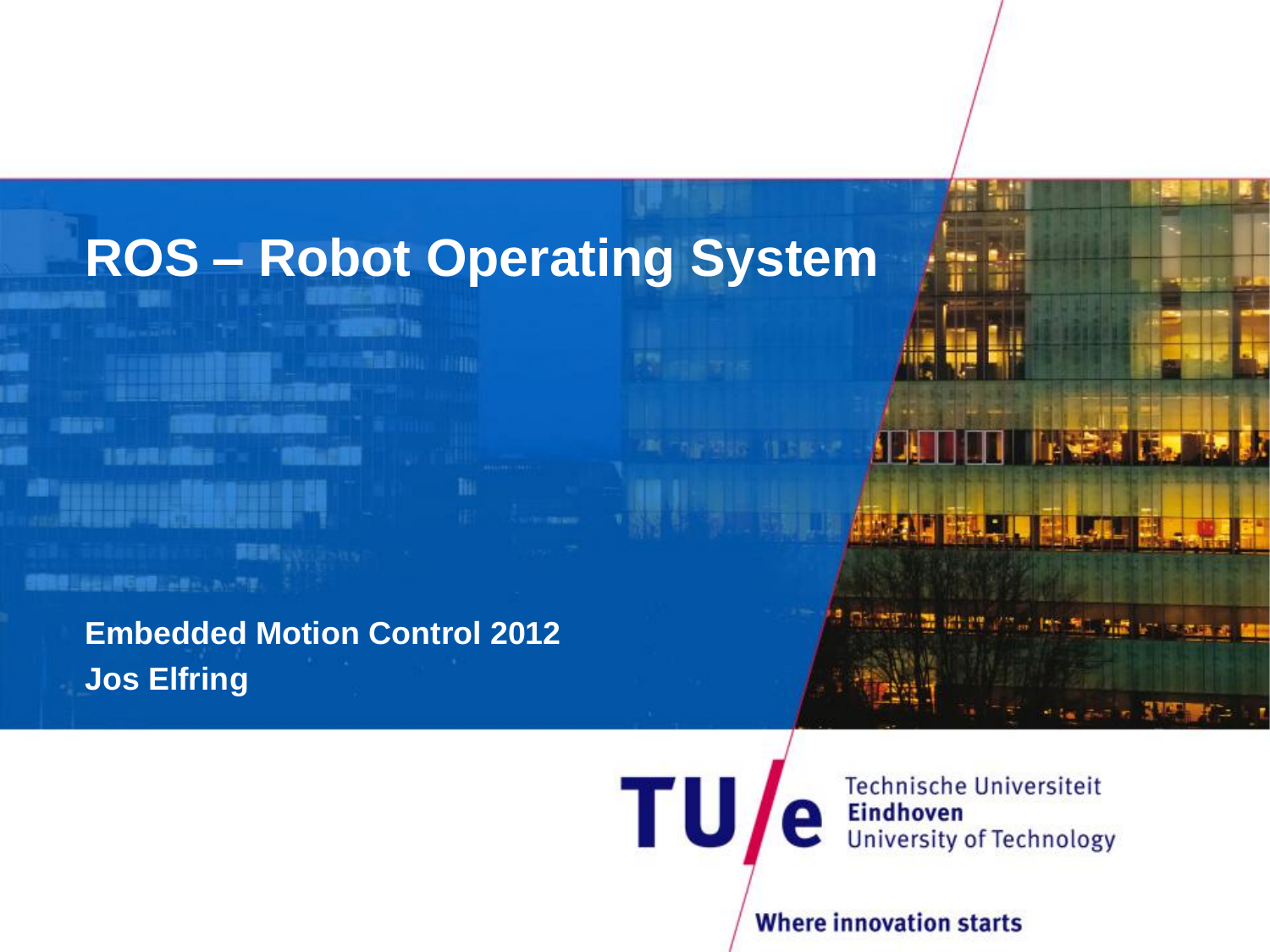## **What is ROS?**

- **Open-source meta-operating system for robots**
- **Primary goal: support code reuse in robotics R&D**
- **Implemented in C++, python, lisp**
- **Allows running code on multiple computers**





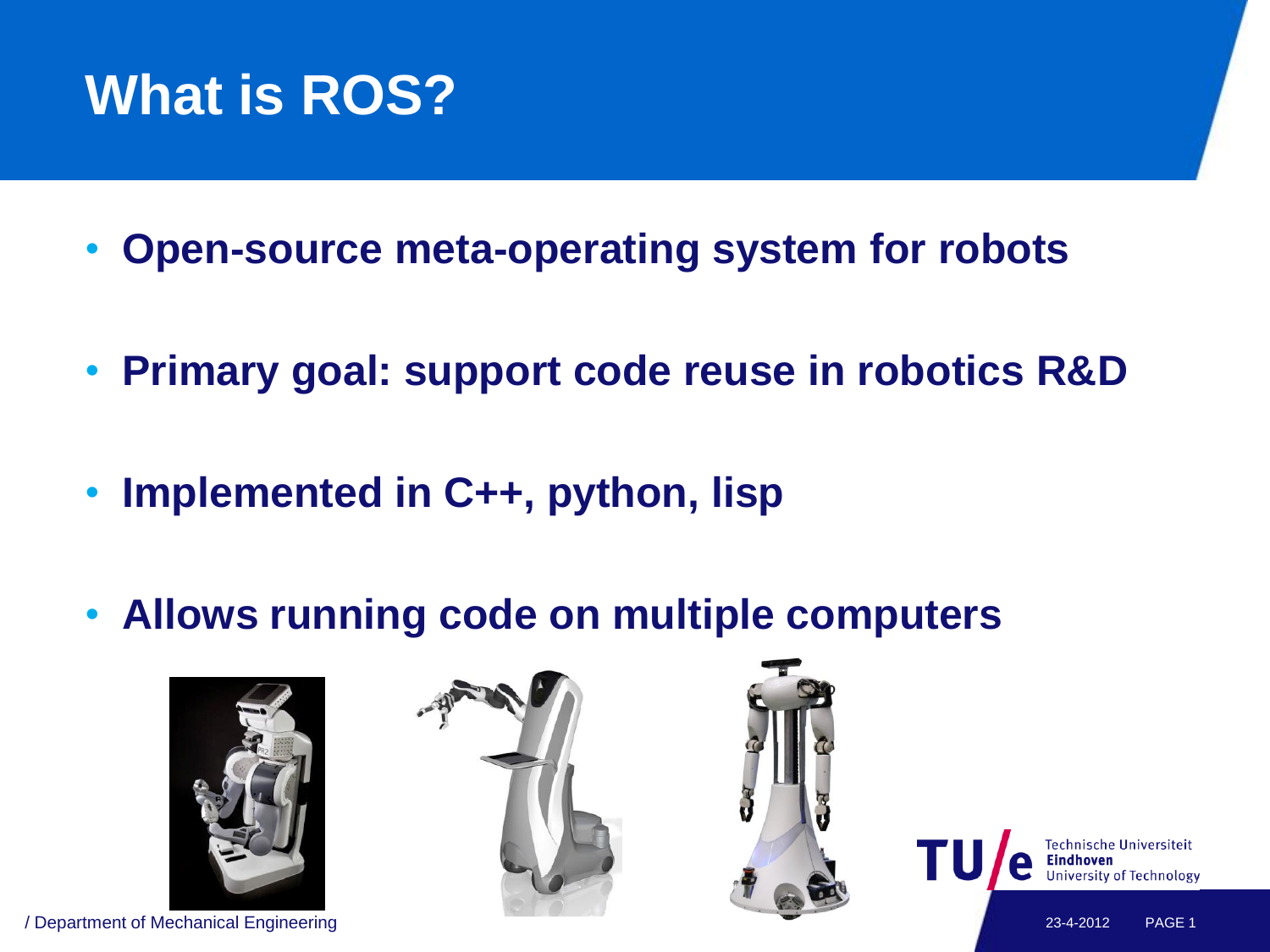# **Basic Concepts (1/3)**

• **Nodes:**

**processes that perform computation**

- **Master: provides name registration and lookup**
- **Parameter server: allows data storage by key in a central location**

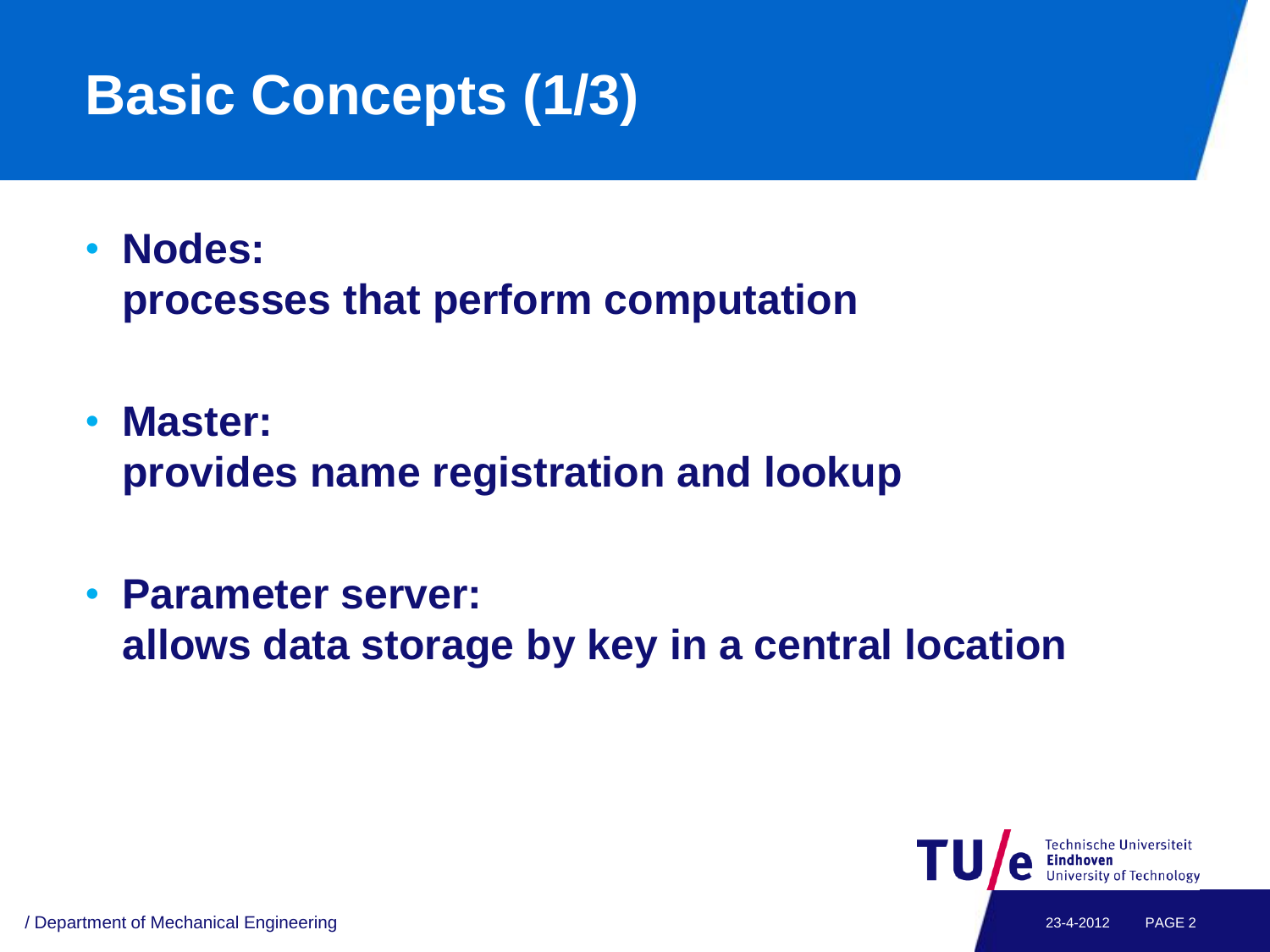# **Basic Concepts (2/3)**

#### • **Messages: nodes communicate with each other by passing messages**

• **Topics: named buses over which nodes exchange messages**

#### • **Services: request/reply communication**

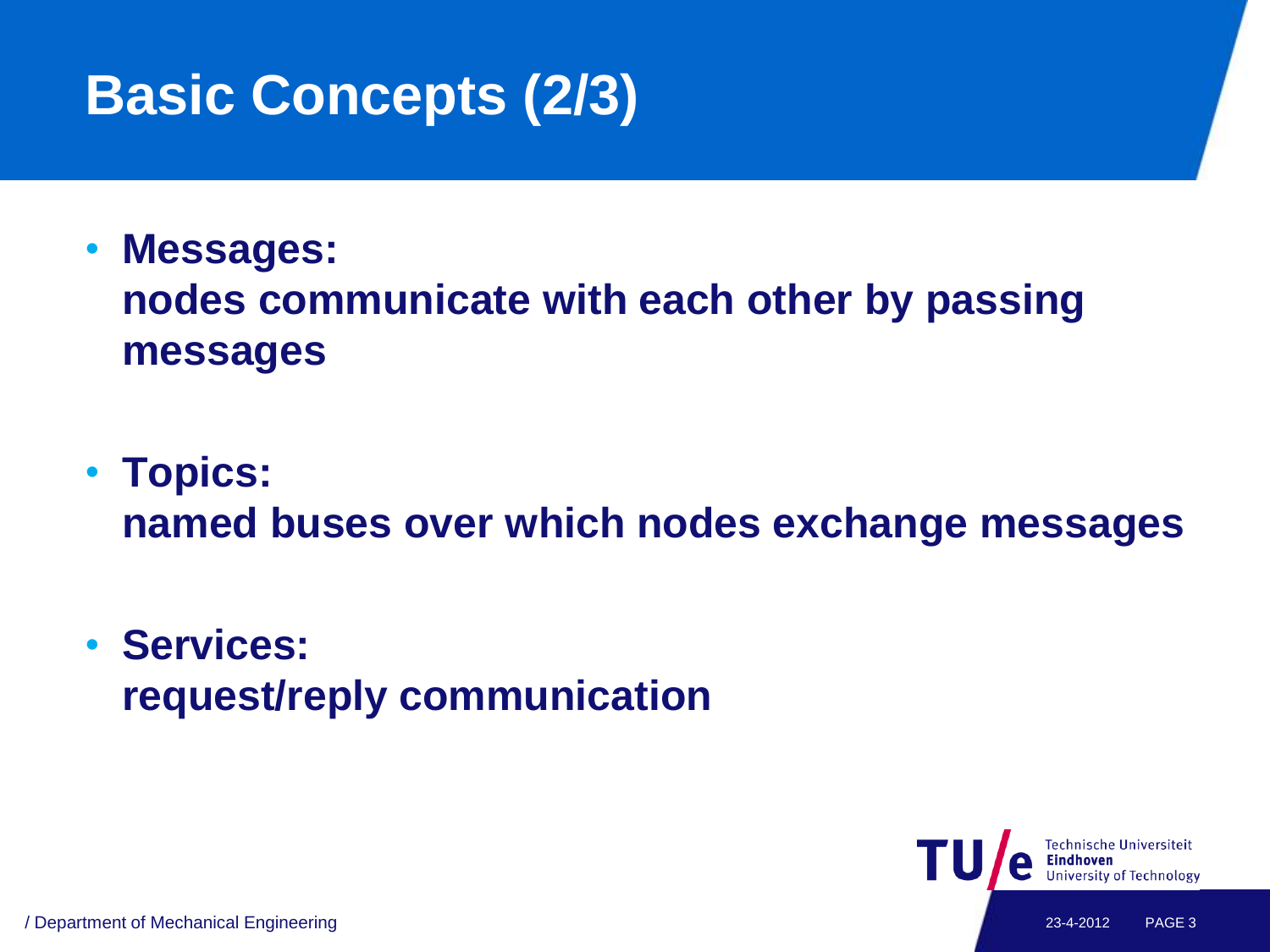# **Basic Concepts (3/3)**

#### • **Bags: Format for storing and playing back message data**

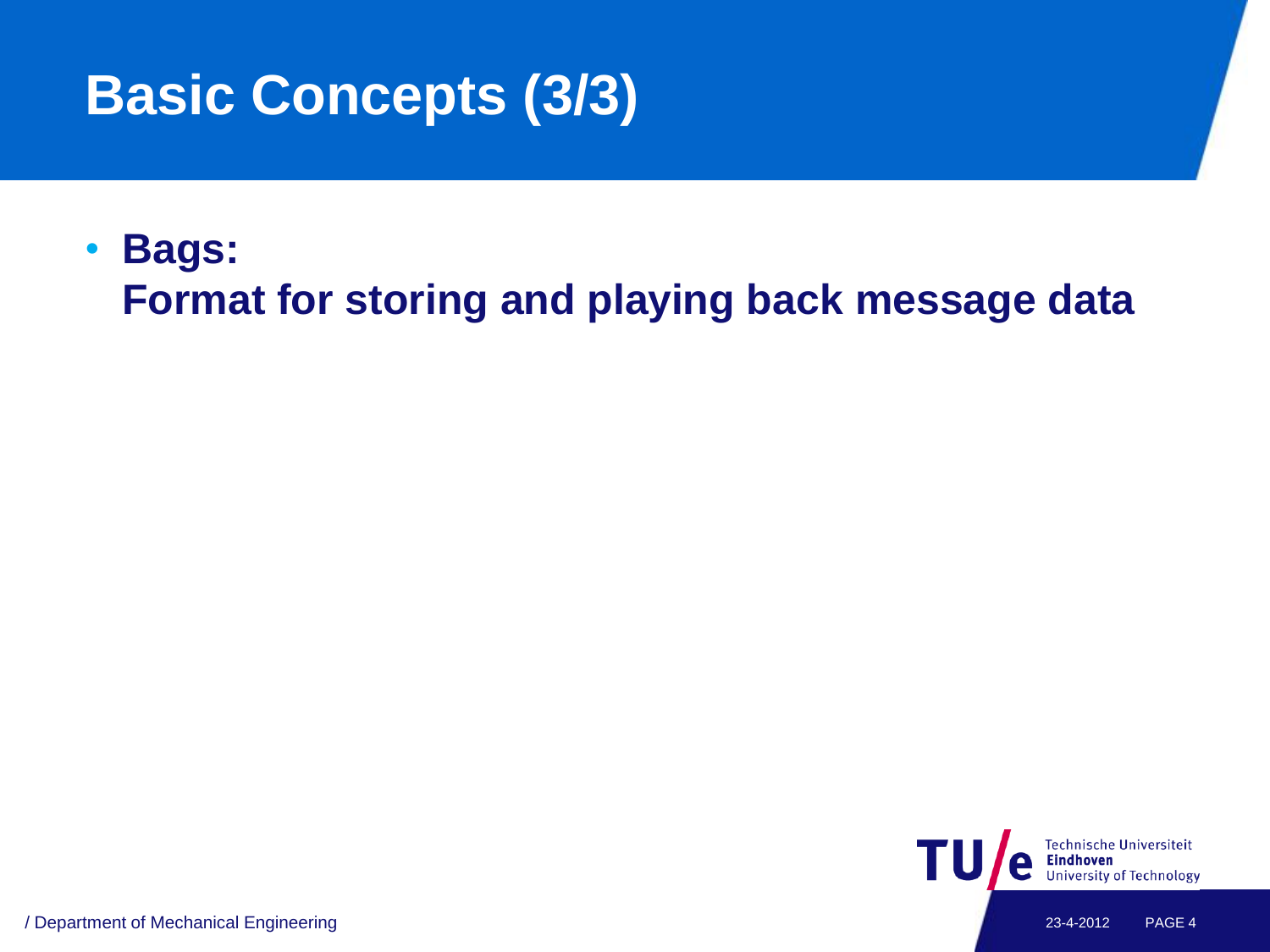

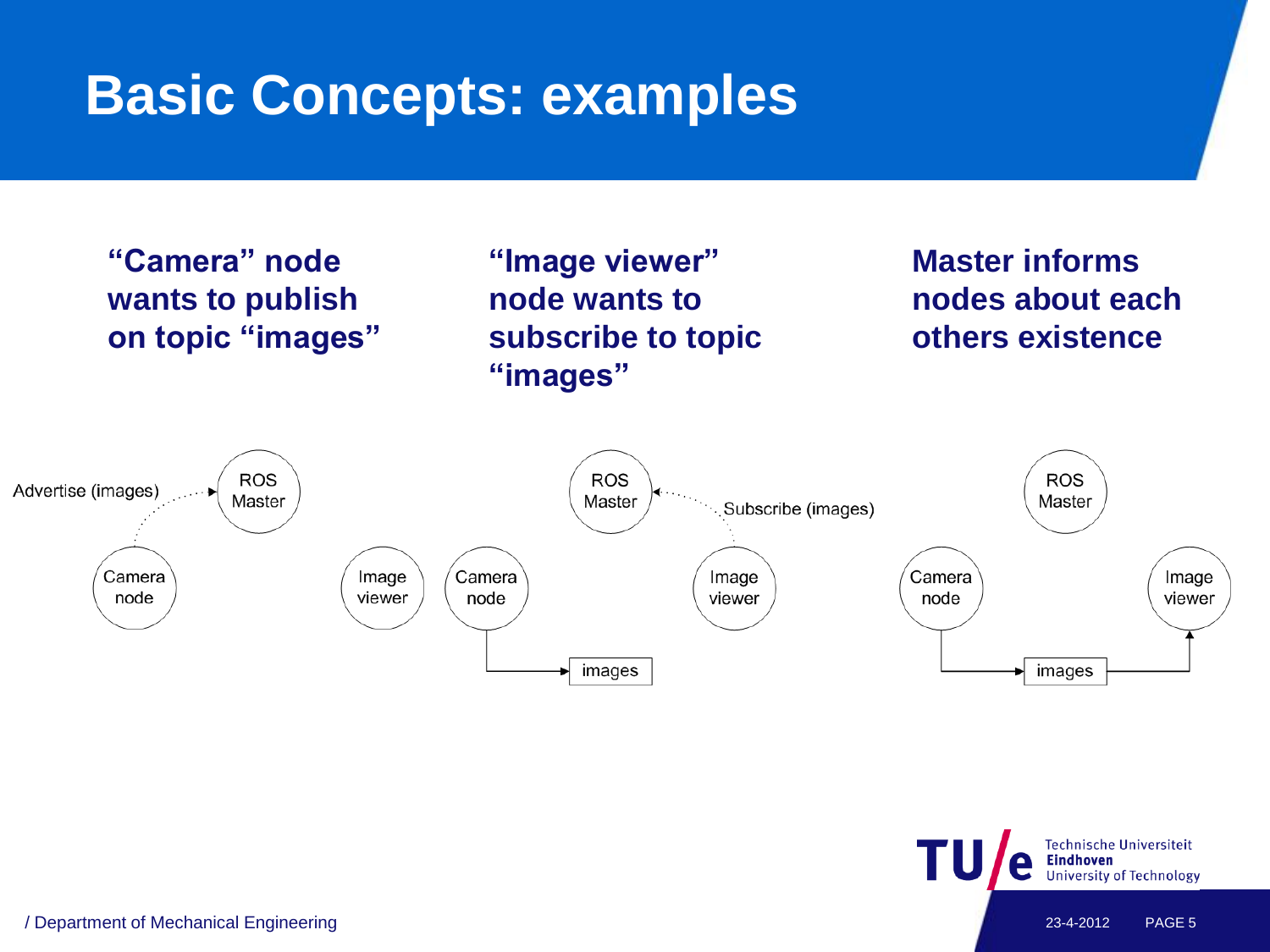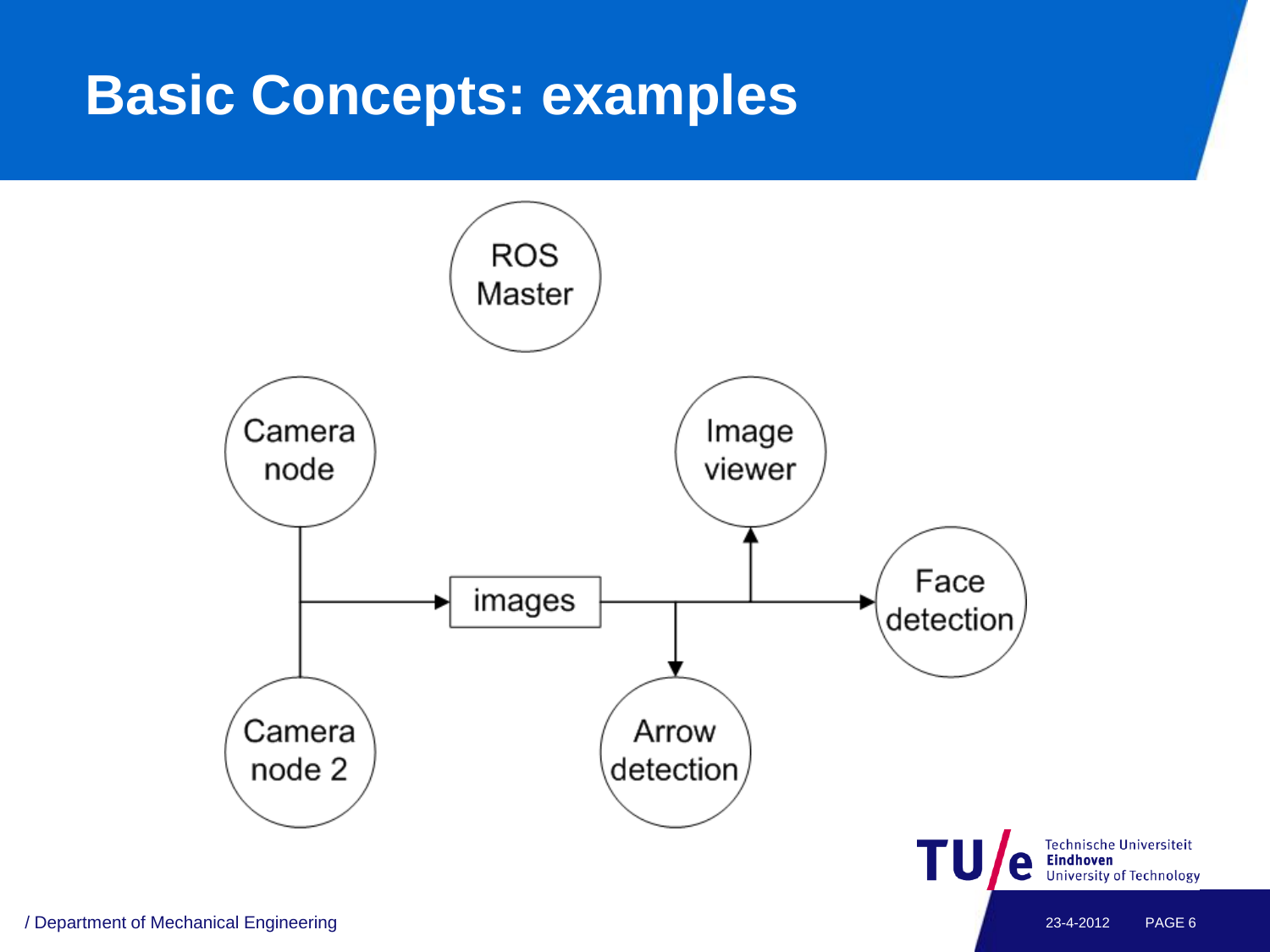

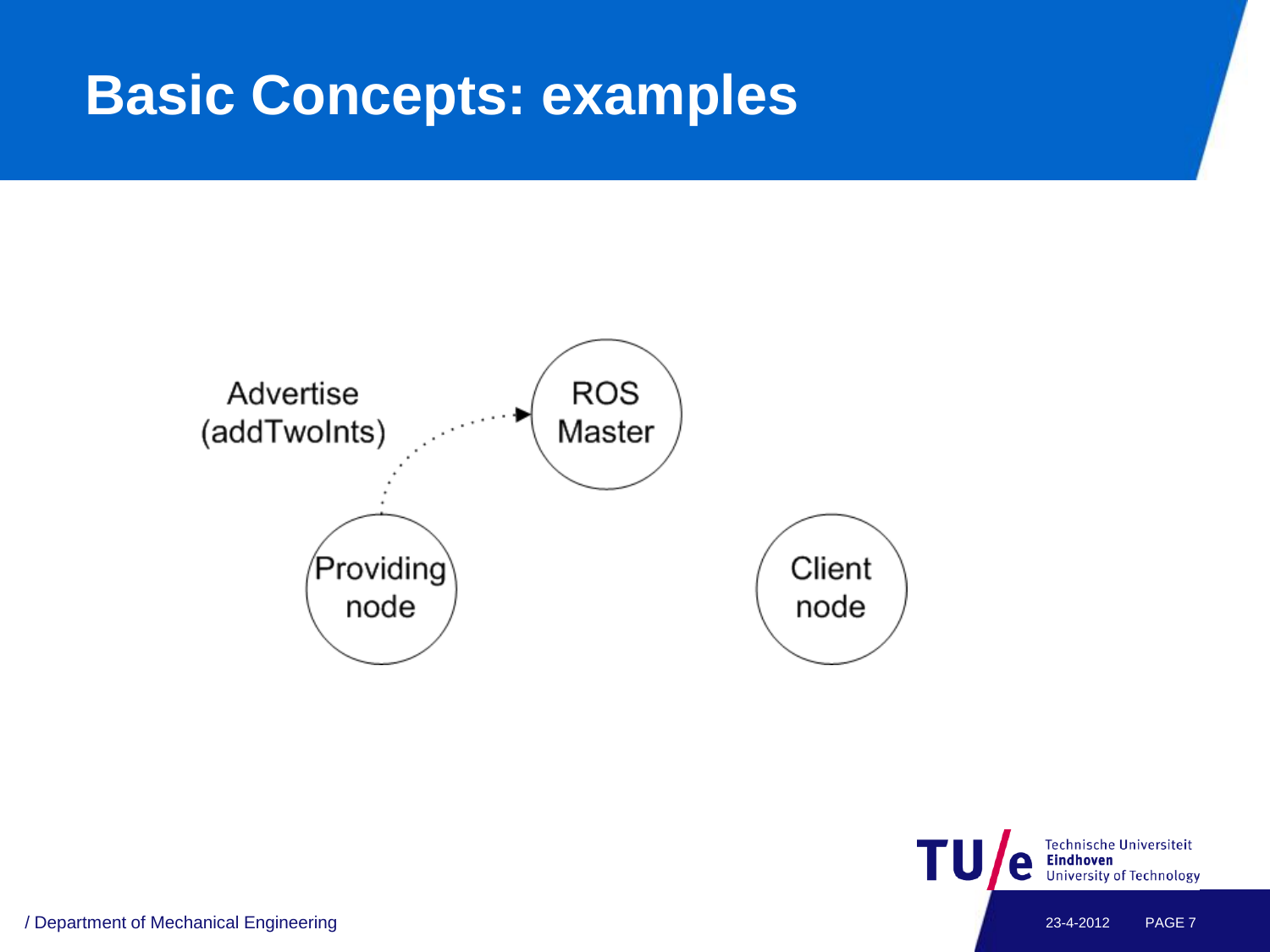

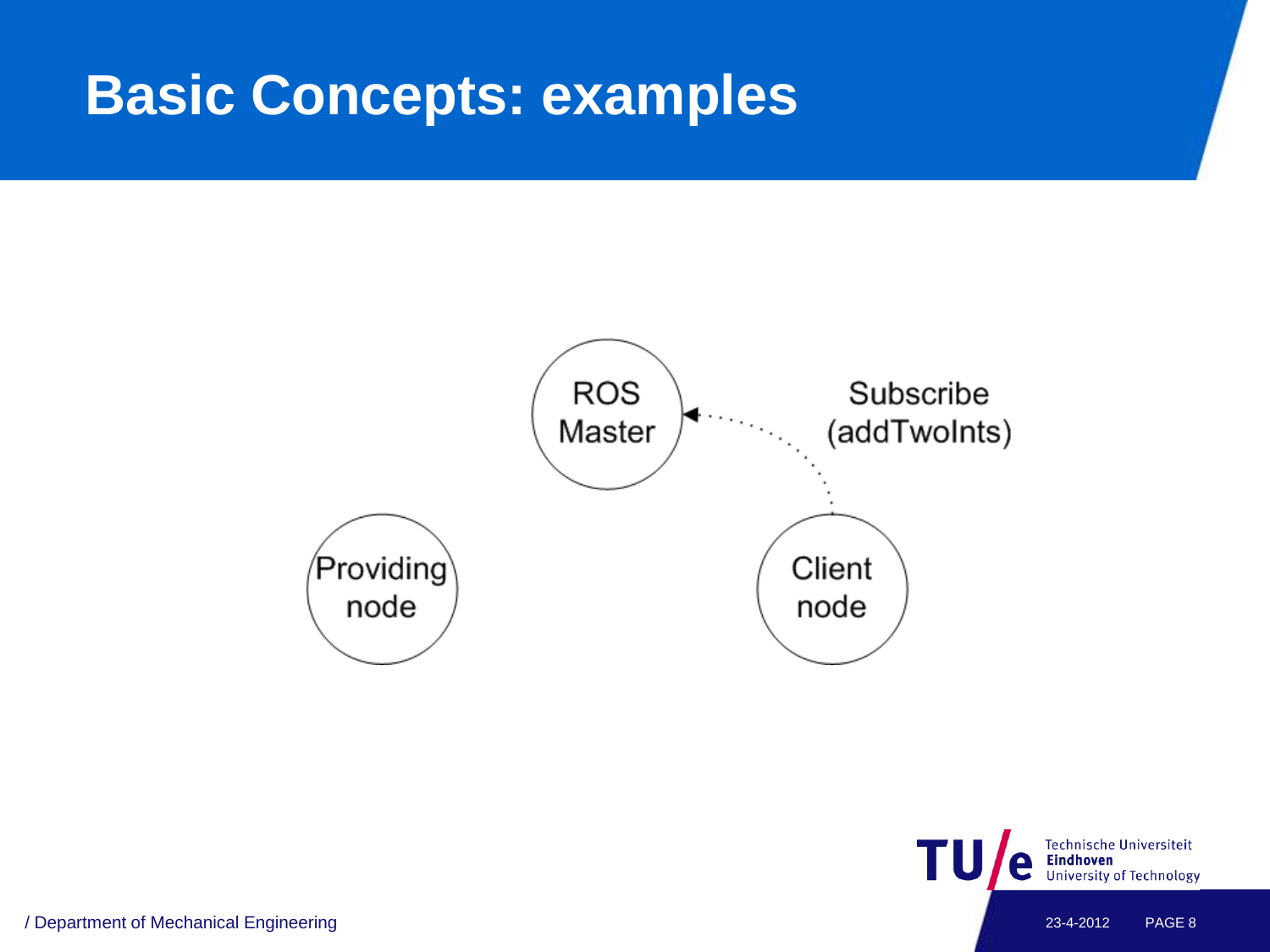

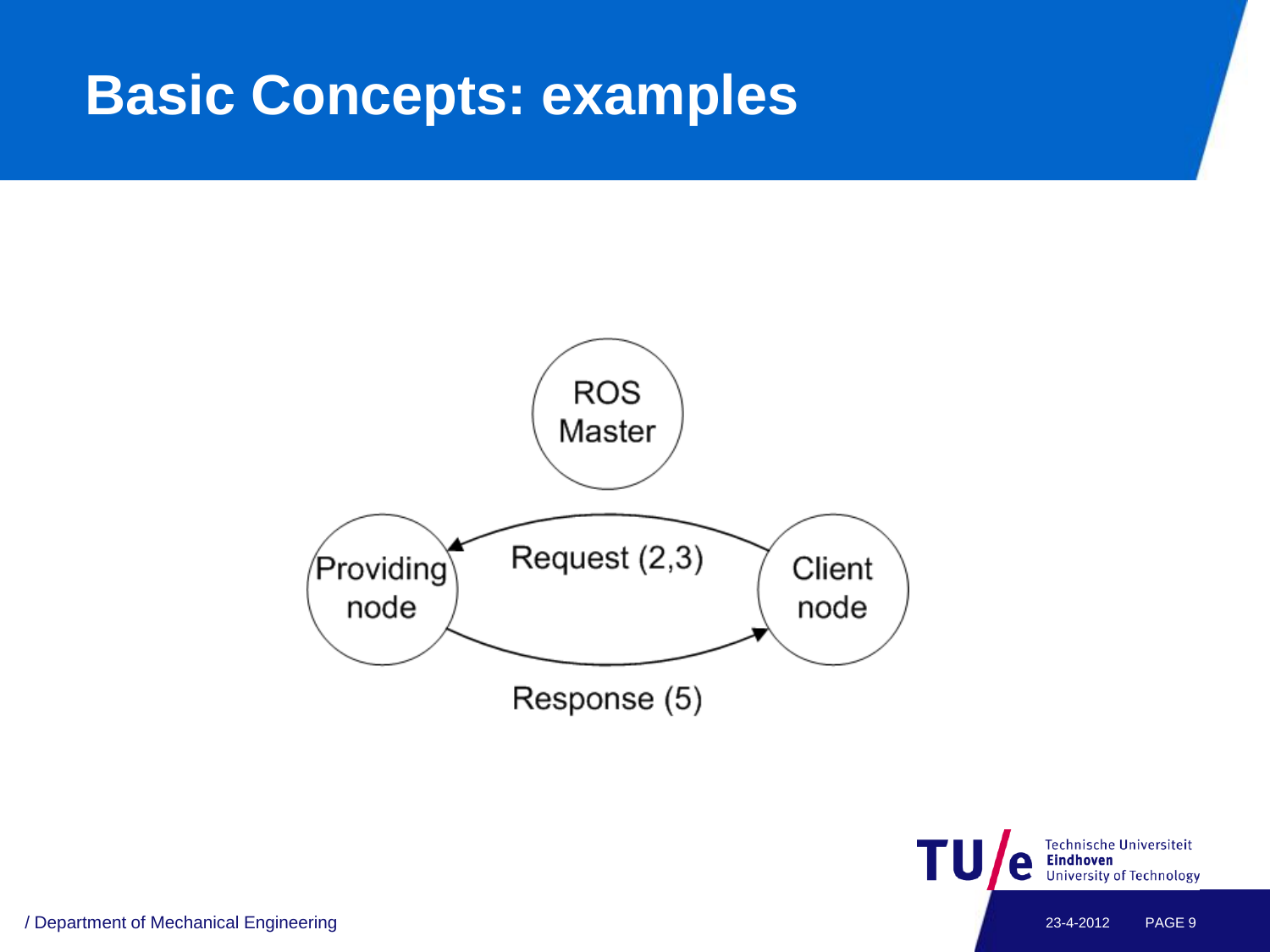# **ROS Filesystem (1/2)**

• **Packages:**

**Contains anything that is usefully organized together**

- **Manifest: Contains meta data about a package**
- **Stack: Collection of packages that provides functionality**
- **Stack manifest: Data about the stack**

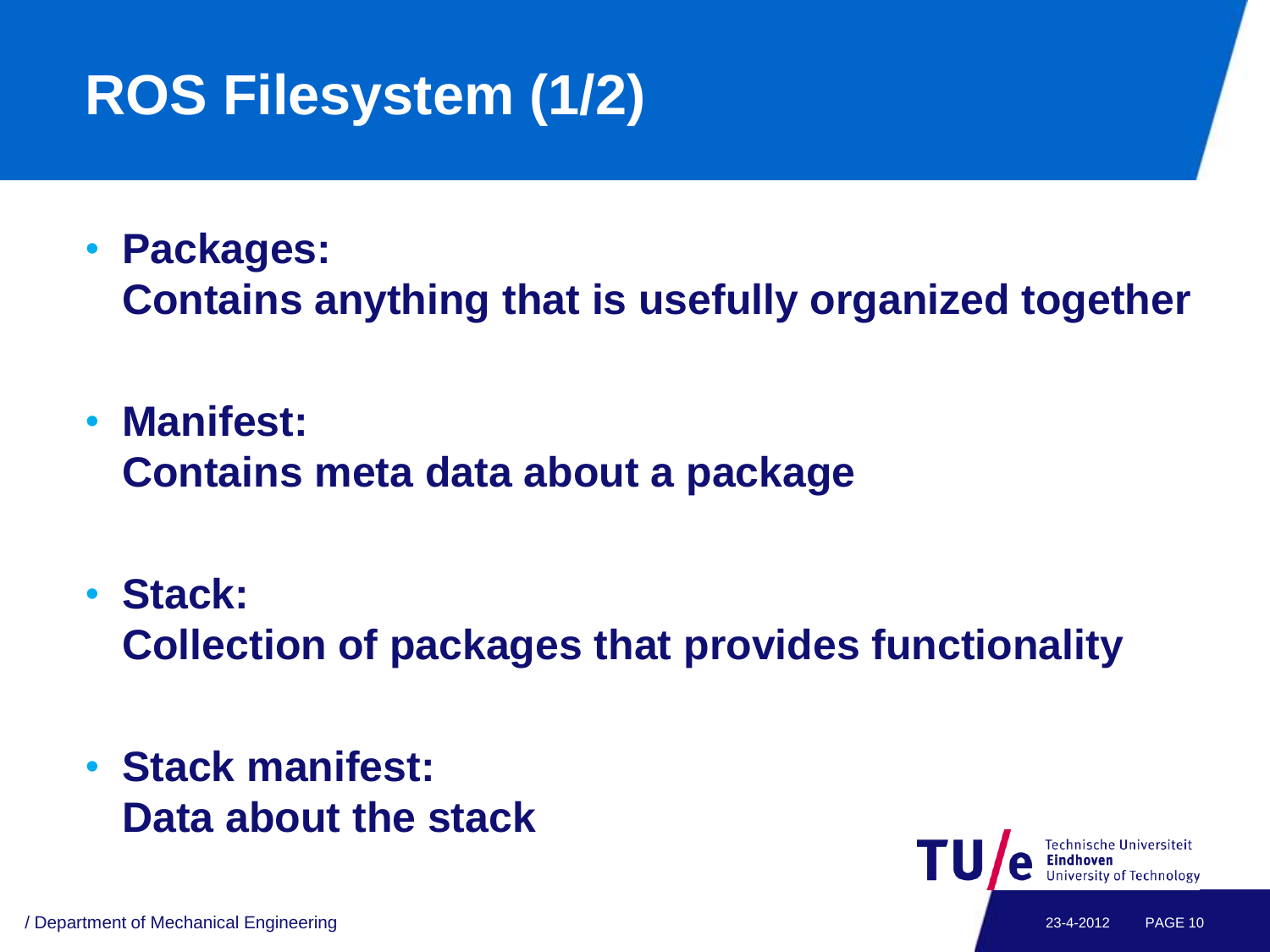# **ROS Filesystem (2/2)**

- **Message types: Message description, data structure for sending messages in ROS**
- **Service types: Defines request/response data structures for services in ROS**

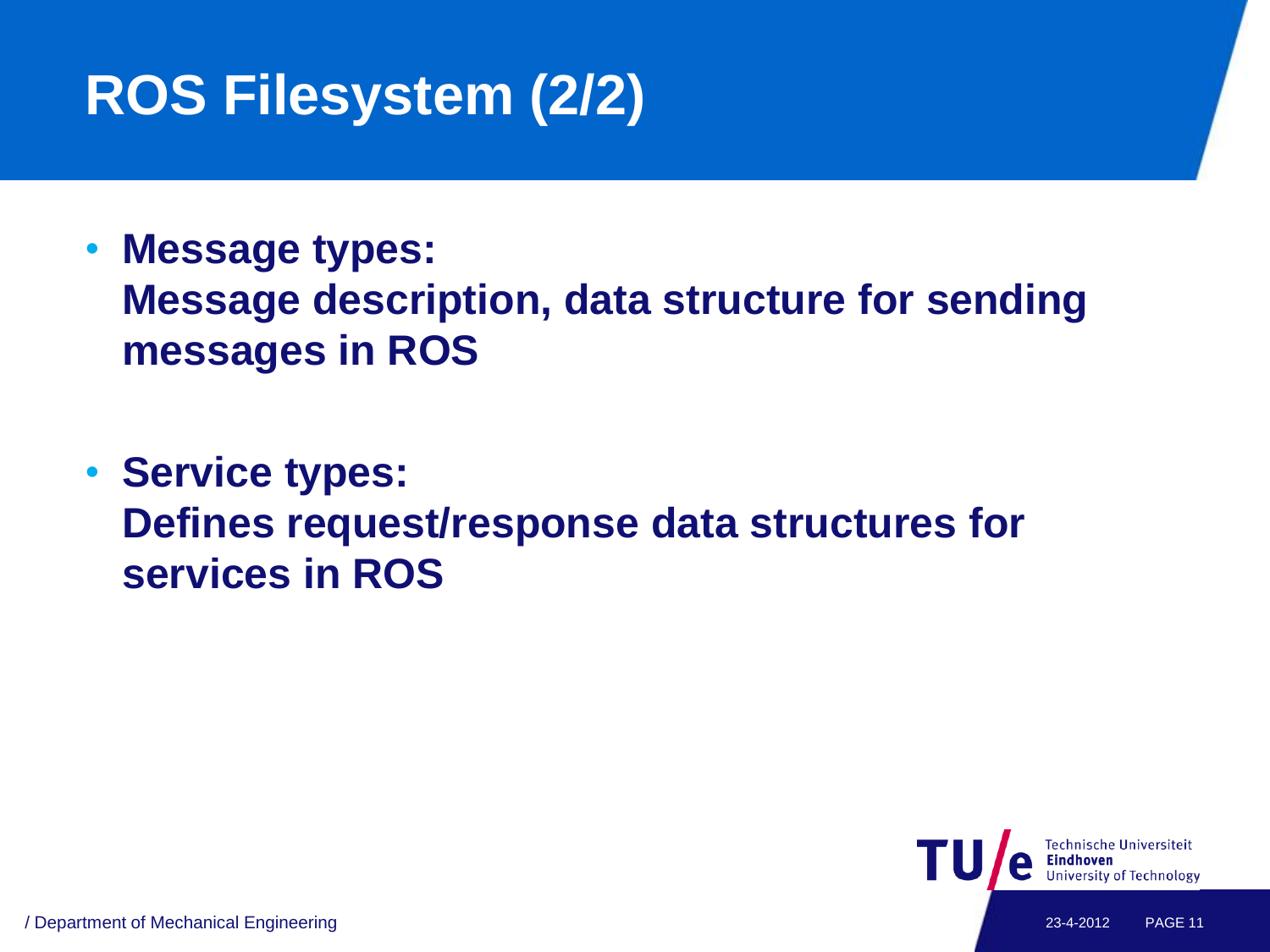